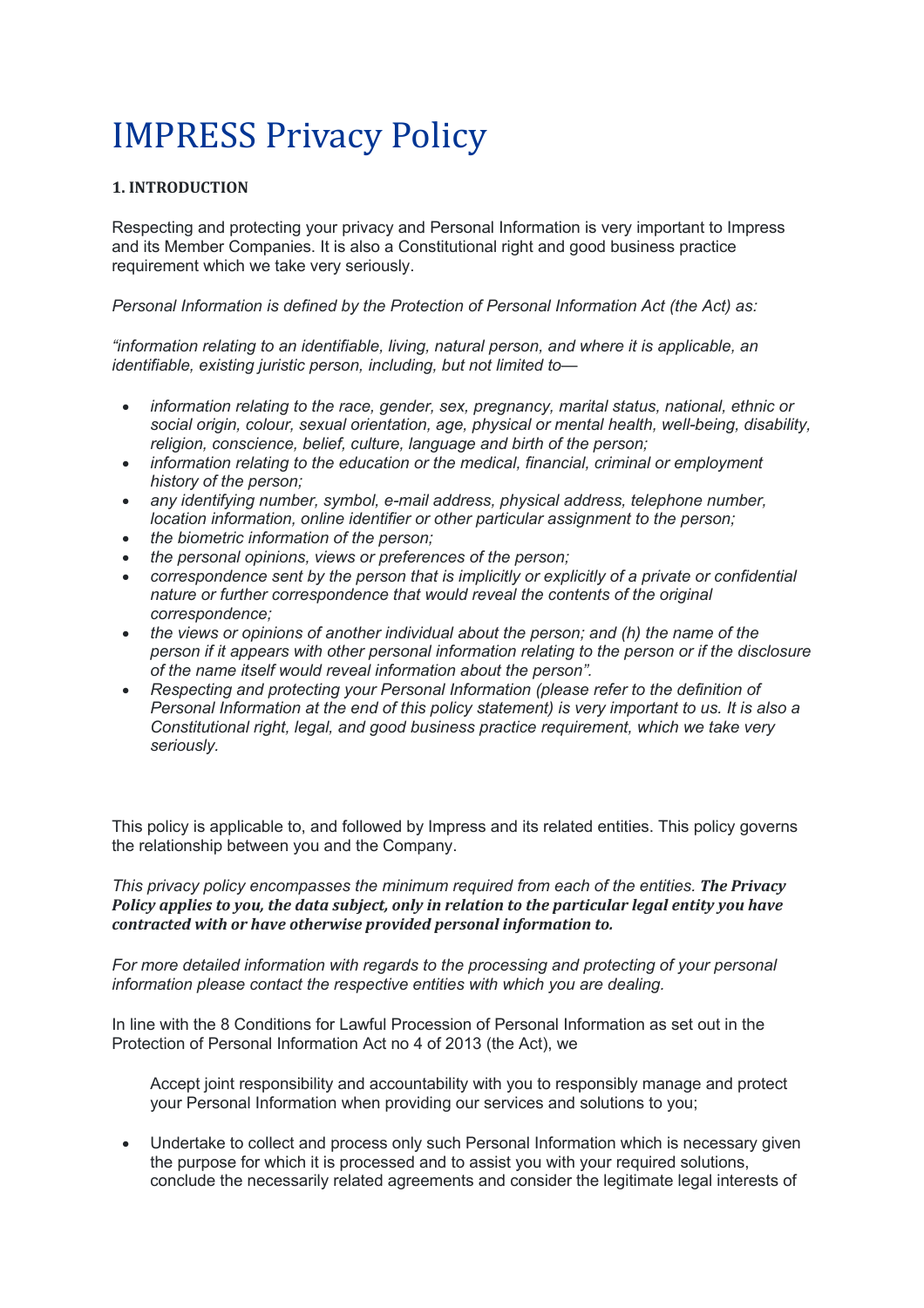everyone concerned, as required by the Act. We will at all times respect your right to withdraw your consent for the processing of your Personal Information;

- Undertake to only use your Personal Information for the purpose for which the information is essential to enable us to assist you or provide solutions to you;
- Undertake not to share or further process your Personal Information with anyone or for any reason if not required for assisting you with your solutions or as required in terms of legislation or regulations;
- Undertake to take reasonably practicable steps to ensure that information is complete, accurate, not misleading and, where necessary, is updated;
- Undertake to be open and transparent on the nature, extent and reasons for processing Personal Information;
- Undertake to safeguard and protect your Personal Information in our possession;
- Undertake to freely confirm what Personal Information we hold of you, to update and rectify the Personal Information upon request and to keep it for no longer than required.

By providing us with your Personal Information, you agree to this Policy and authorise us to process such information as set out herein and you authorise *us* and any associated entities or third parties (where applicable) for the purposes set out herein.

We will not use your Personal Information for any other purpose than that set out in this Policy, and we will take the necessary steps to secure the integrity and confidentiality of Personal Information in our possession and under our control by taking appropriate and reasonable measures to prevent loss of, damage to or unauthorised destruction of your Personal Information and to prevent the unlawful access to, or processing of Personal Information.

# **2. REASONS FOR PROCESSING PERSONAL INFORMATION**

We, or the entities who provide or assist with the solutions you required (if any), need to collect, use and keep your Personal Information as prescribed by relevant legislation and regulations and for reasons such as:

- To provide all relevant services and products in accordance with your mandate to us;
- To respond to your queries;
- To confirm and verify your identity or to verify that you are an authorised user for security purposes;
- To comply with all legislative or regulatory requirements related to services provided to you by us;
- To satisfy any requirement by an association or network to which we are a member;
- To fulfil our contractual obligations to you, for example, to ensure that invoices are issued correctly, to communicate with you and to carry out instructions and requests, and for ensuring you are able to access our premises when required;
- For any other operational purposes required to assist you with the solutions you require;
- To comply with our legal obligations to you, for example health and safety obligations while you are on any of our premises, or to a third party;
- In connection with possible requirements by the Information Regulator or other Government agencies allowed by law, legal proceedings, or court rulings.

# **3. BUSINESS ACTIVITIES FOR WHICH PERSONAL INFORMATION IS PROCESSED**

- Recruitment and Employment purposes
- Providing Services, printing material or goods as per client mandate;
- Administering, managing and developing our businesses and services;
- Security, quality and risk management activities:
- Complying with any requirement of law, regulation or a professional body of which we are a member.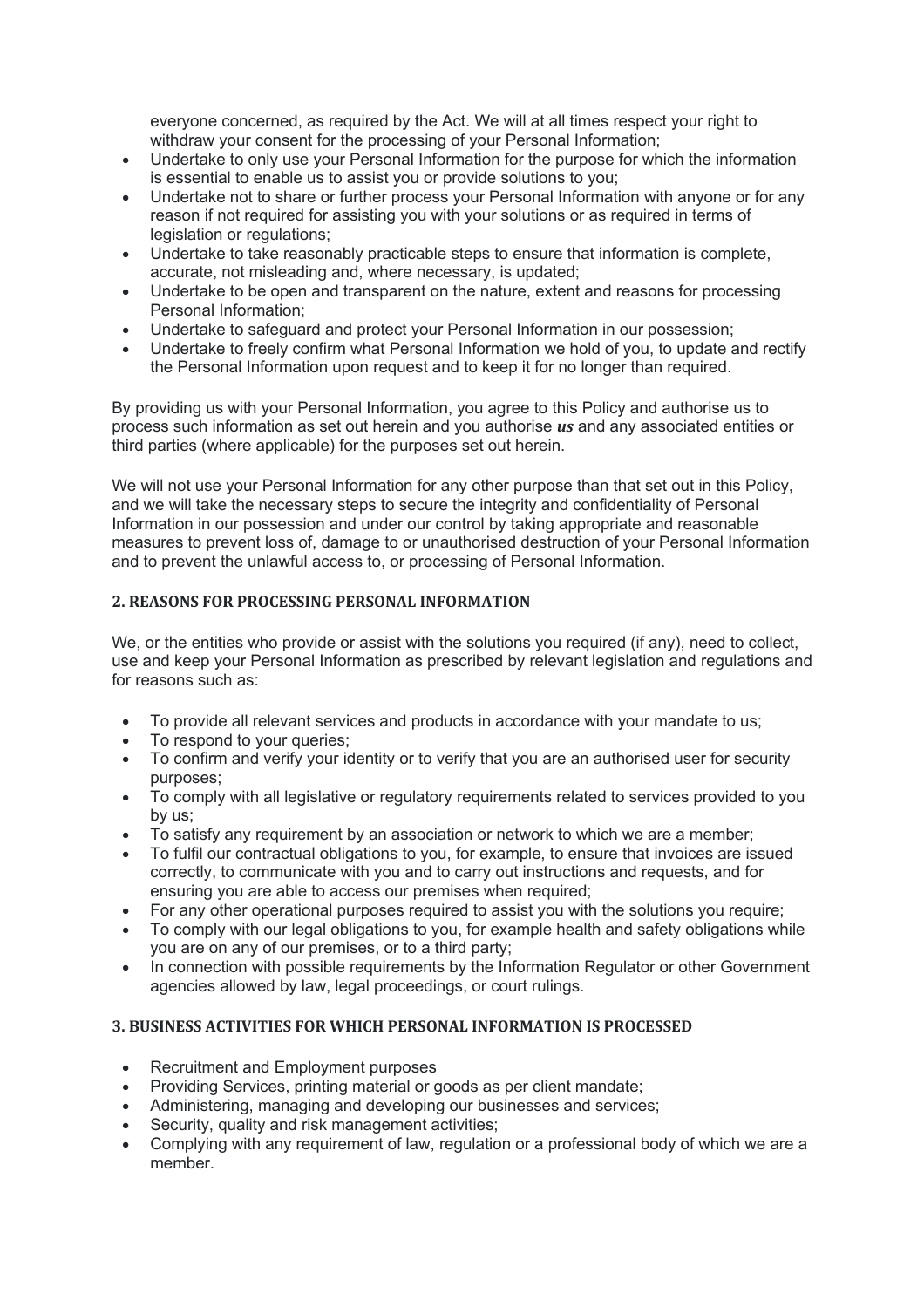## **4. SHARING OR TRANSFER OF PERSONAL INFORMATION**

Our employees will have access to your Personal Information to administer and manage our services and internal business processes. In general, we do not share your Personal Information with third parties (other than service providers acting on our behalf) unless we have a lawful basis for doing so.

## • CROSS BORDER

We may need to share Personal Information outside of South Africa (in terms of POPI) or the European Economic Area (in terms of GDPR) for purposes as set out in this Privacy Policy Statement. This will be done in very limited circumstances and in strict adherence of all requirements of the Act and other relevant legislation.

## • THIRD PARTY PROVIDERS/OPERATORS

We may need to share your Personal Information and/or utilise software or online platforms to enter and process your information for business management purposes. This will only be done in strict adherence to the requirements of the Act. We also have agreements in place to ensure that they comply with the privacy requirements as required by the Act.

We may also disclose your information:

- Where we have a duty or a right to disclose in terms of legislation, regulations or industry codes;
- Where we believe it is necessary to protect our rights;
- When explicitly requested by you:
- With professional advisers, for example, law firms, as necessary to establish, exercise or defend our legal rights and obtain advice in connection with the running of our business. Personal Information may be shared with these advisers as necessary in connection with the services they have been engaged to provide.
- To law enforcement, regulatory and other government agencies and to professional bodies, as required by and/or in accordance with applicable law or regulation. We may also review and use your personal information to determine whether disclosure is required or permitted.

#### **5. INFORMATION SECURITY**

We are legally obliged to provide adequate protection for the Personal Information we hold and to stop unauthorised access and use thereof. We will, on an ongoing basis, continue to review our security controls and related processes to ensure that your Personal Information remains secure.

Generally accepted standards of technology and operational security have been implemented to protect information from loss, misuse, alteration, or destruction. Our employees are trained on information security and are required to keep Personal Information confidential and only authorised persons have access to such information.

When we contract with third parties, we impose appropriate security, privacy and confidentiality obligations on them to ensure that personal information that we remain responsible for, is kept secure.

#### **6. RETENTION OF PERSONAL INFORMATION**